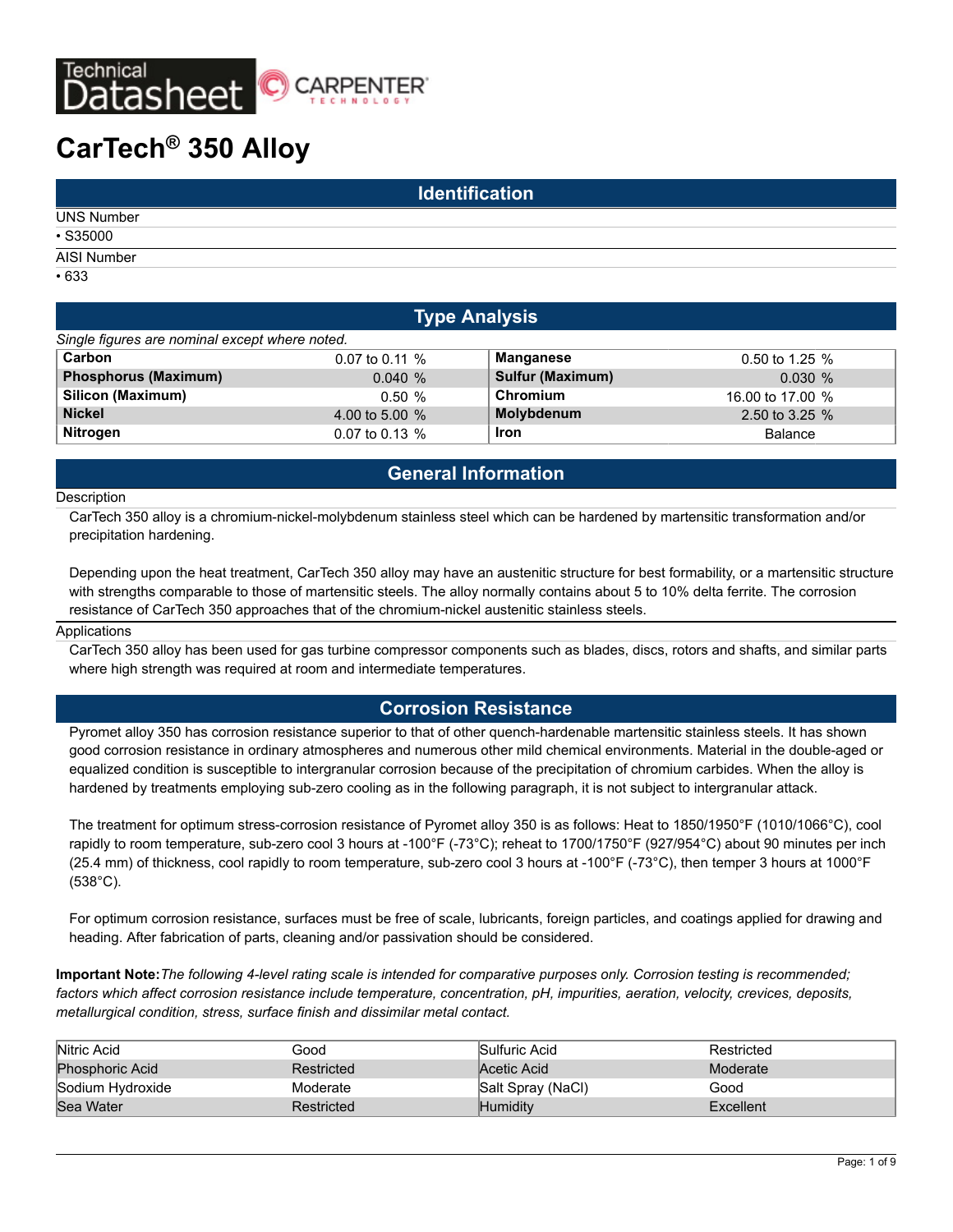# **Properties**

# **Physical Properties**

| <b>Specific Gravity</b>                               |        |                                           |
|-------------------------------------------------------|--------|-------------------------------------------|
| Annealed                                              | 7.92   |                                           |
| Sub-zero Cooled, Tempered 850°F                       | 7.81   |                                           |
| Density                                               |        |                                           |
| Annealed                                              | 0.2860 | lb/in <sup>3</sup>                        |
| Sub-zero Cooled                                       | 0.2820 | lb/in <sup>3</sup>                        |
| Mean CTE                                              |        |                                           |
| 68 to 212°F, Sub-zero Cooled, Tempered 850°F (454°C)  |        | 6.30 $\times$ 10 $\cdot$ in/in/ $\cdot$ F |
| 68 to 572°F, Sub-zero Cooled, Tempered 850°F (454°C)  |        | 6.80 $\times$ 10 $\cdot$ in/in/ $\cdot$ F |
| 68 to 752°F, Sub-zero Cooled, Tempered 850°F (454°C)  |        | 7.00 $\times$ 10 $\cdot$ in/in/ $\cdot$ F |
| 68 to 932°F, Sub-zero Cooled, Tempered 850°F (454°C)  |        | 7.20 $\times$ 10 $\cdot$ in/in/ $\cdot$ F |
| 68 to 1150°F, Sub-zero Cooled, Tempered 850°F (454°C) |        | 7.20 $\times$ 10 $\cdot$ in/in/ $\cdot$ F |
| 68 to 1350°F, Sub-zero Cooled, Tempered 850°F (454°C) |        | 6.70 $\times$ 10 $\cdot$ in/in/ $\cdot$ F |
| 68 to 1500°F, Sub-zero Cooled, Tempered 850°F (454°C) |        | 7.00 $\times$ 10 $\cdot$ in/in/ $\cdot$ F |
| 68 to 1700°F, Sub-zero Cooled, Tempered 850°F (454°C) |        | 7.50 $\times$ 10 $\cdot$ in/in/ $\cdot$ F |
|                                                       |        |                                           |

# Mean Coefficient of Thermal Expansion<br>Sub-zero cooled, tempered 850°F (454°C)

|         | 10 <sup>-4</sup> °F<br><b>Temperature</b> |     | $10-4$ K |
|---------|-------------------------------------------|-----|----------|
| 68°F to | 20°C to                                   |     |          |
| 212     | 100                                       | 6.3 | 11.3     |
| 572     | 300                                       | 6.8 | 12.2     |
| 752     | 400                                       | 7.0 | 12.6     |
| 932     | 500                                       | 7.2 | 13.0     |
| 1150    | 620                                       | 7.2 | 13.0     |
| 1350    | 735                                       | 6.7 | 12.1     |
| 1500    | 815                                       | 7.0 | 12.6     |
| 1700    | 925                                       | 7.5 | 13.5     |

# Thermal Conductivity

| 100°F, Sub-zero Cooled, Tempered 850°F (454°C) | $101.0$ BTU-in/hr/ft <sup>2</sup> / $\degree$ F |
|------------------------------------------------|-------------------------------------------------|
| 200°F, Sub-zero Cooled, Tempered 850°F (454°C) | 106.0 BTU-in/hr/ft <sup>2/°</sup> F             |
| 300°F, Sub-zero Cooled, Tempered 850°F (454°C) | 112.0 BTU-in/hr/ft $^{2/6}$ F                   |
| 400°F, Sub-zero Cooled, Tempered 850°F (454°C) | 118.0 $BTU-in/hr/ft2/°F$                        |
| 500°F, Sub-zero Cooled, Tempered 850°F (454°C) | $124.0$ BTU-in/hr/ft <sup>2</sup> / $\degree$ F |
| 600°F, Sub-zero Cooled, Tempered 850°F (454°C) | $130.0$ BTU-in/hr/ft <sup>2</sup> / $\degree$ F |
| 700°F, Sub-zero Cooled, Tempered 850°F (454°C) | 136.0 $BTU-in/hr/ft2$ <sup>o</sup> F            |
| 800°F, Sub-zero Cooled, Tempered 850°F (454°C) | 140.0 BTU-in/hr/ft <sup>2/°</sup> F             |
| 900°F, Sub-zero Cooled, Tempered 850°F (454°C) | 146.0 $BTU-in/hr/ft2/°F$                        |
|                                                |                                                 |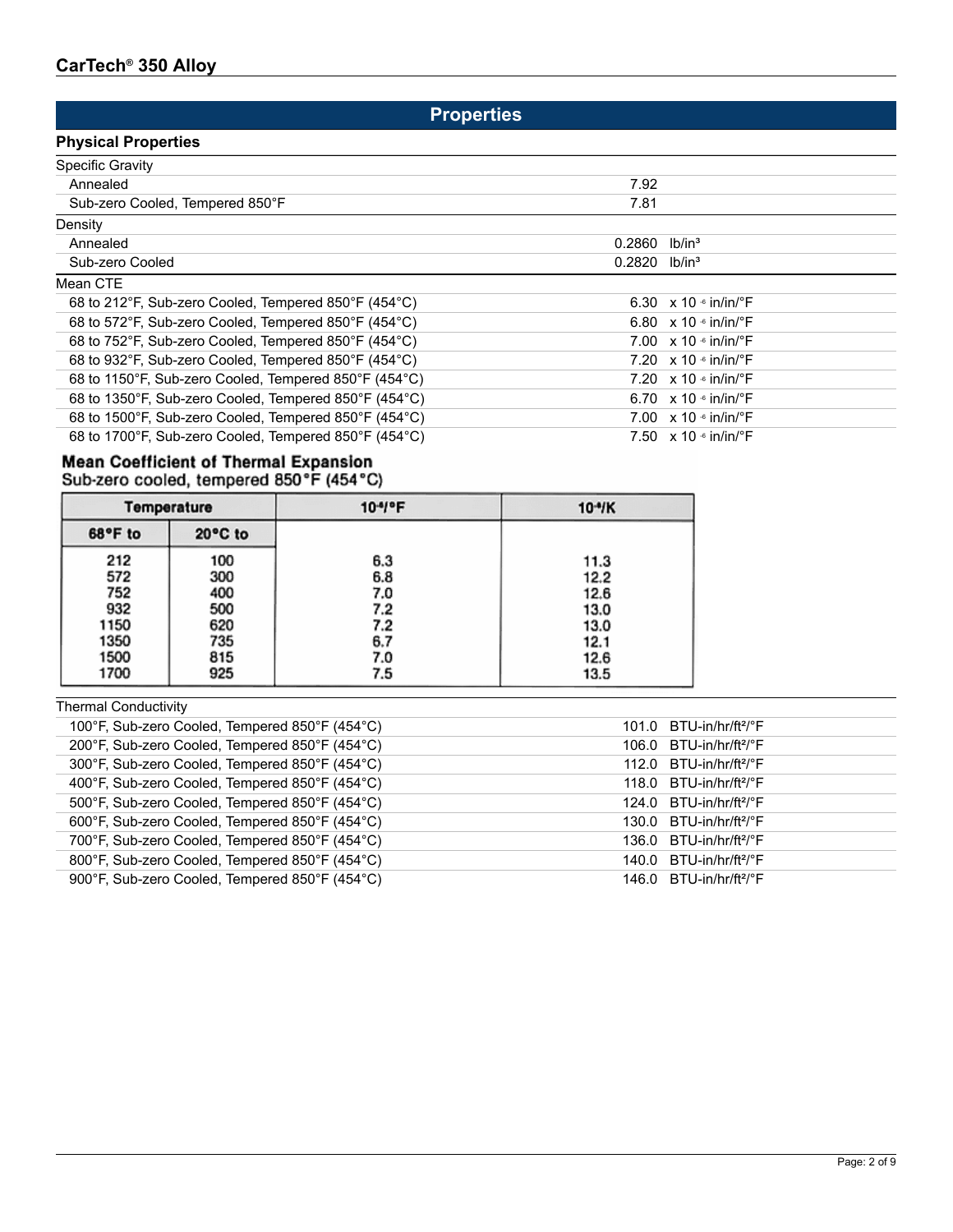# **Thermal Conductivity**

Sub-zero cooled, tempered 850°F (454°C)

|            | Btu+in/ft2+h+°F<br><b>Test Temperature</b> |            | W/m•K        |
|------------|--------------------------------------------|------------|--------------|
| ۰F         | ۰c                                         |            |              |
| 100        | 38                                         | 101        | 14.5         |
| 200<br>300 | 93<br>149                                  | 106<br>112 | 15.4<br>16.2 |
| 400<br>500 | 204<br>260                                 | 118<br>124 | 17.0<br>17.8 |
| 600        | 316                                        | 130        | 18.7         |
| 700<br>800 | 371<br>427                                 | 136<br>140 | 19.6<br>20.3 |
| 900        | 482                                        | 146        | 21.1         |

#### Modulus of Elasticity (E)

| 80°F, Sub-zero Cooled, Tempered 850°F (454°C)   |       | 29.4 $\times$ 10 $\frac{3}{10}$ ksi |
|-------------------------------------------------|-------|-------------------------------------|
| 400°F, Sub-zero Cooled, Tempered 850°F (454°C)  |       | 27.3 x 10 <sup>3</sup> ksi          |
| 600°F, Sub-zero Cooled, Tempered 850°F (454°C)  |       | 25.9 x 10 3 ksi                     |
| 700°F, Sub-zero Cooled, Tempered 850°F (454°C)  |       | 25.2 x 10 3 ksi                     |
| 800°F, Sub-zero Cooled, Tempered 850°F (454°C)  |       | 24.3 x 10 3 ksi                     |
| Modulus of Rigidity (G)                         |       |                                     |
| 80°F, Sub-zero Cooled, Tempered 850°F (454°C)   |       | 11.3 $\times$ 10 $\frac{3}{10}$ ksi |
| 400°F, Sub-zero Cooled, Tempered 850°F (454°C)  |       | 10.4 $\times$ 10 $\frac{3}{10}$ ksi |
| 600°F, Sub-zero Cooled, Tempered 850°F (454°C)  |       | 9.80 x 10 s ksi                     |
| 700°F, Sub-zero Cooled, Tempered 850°F (454°C)  |       | 9.60 x 10 3 ksi                     |
| 800°F, Sub-zero Cooled, Tempered 850°F (454°C)  |       | 9.30 x 10 3 ksi                     |
| <b>Electrical Resistivity</b>                   |       |                                     |
| 80°F, Sub-zero Cooled, Tempered 850°F (454°C)   | 474.0 | ohm-cir-mil/ft                      |
| 134°F, Sub-zero Cooled, Tempered 850°F (454°C)  | 485.0 | ohm-cir-mil/ft                      |
| 199°F, Sub-zero Cooled, Tempered 850°F (454°C)  | 497.0 | ohm-cir-mil/ft                      |
| 370°F, Sub-zero Cooled, Tempered 850°F (454°C)  | 532.0 | ohm-cir-mil/ft                      |
| 461°F, Sub-zero Cooled, Tempered 850°F (454°C)  | 549.0 | ohm-cir-mil/ft                      |
| 541°F, Sub-zero Cooled, Tempered 850°F (454°C)  | 566.0 | ohm-cir-mil/ft                      |
| 729°F, Sub-zero Cooled, Tempered 850°F (454°C)  | 601.0 | ohm-cir-mil/ft                      |
| 835°F, Sub-zero Cooled, Tempered 850°F (454°C)  | 618.0 | ohm-cir-mil/ft                      |
| 981°F, Sub-zero Cooled, Tempered 850°F (454°C)  | 647.0 | ohm-cir-mil/ft                      |
| 1162°F, Sub-zero Cooled, Tempered 850°F (454°C) | 678.0 | ohm-cir-mil/ft                      |
| 1349°F, Sub-zero Cooled, Tempered 850°F (454°C) |       | 693.0 ohm-cir-mil/ft                |

# Electrical resistivity<br>Sub-zero cooled, tempered 850°F (454°C)

| <b>Test Temperature</b> |     | Ohm-cir mil/ft |                    |
|-------------------------|-----|----------------|--------------------|
| ۰F<br>۰c                |     |                |                    |
| 80                      | 27  | 474            | 788                |
| 134                     | 57  | 485            | 806                |
| 199                     | 93  | 497            | 826                |
| 370                     | 188 | 532            | 884                |
| 461                     | 238 | 549            | 912                |
| 541                     | 282 | 566            | 941                |
| 729                     | 388 | 601            | 999                |
| 835                     | 446 | 618            | 1027               |
| 981                     | 527 | 647            | 1075               |
| 1162                    | 627 | 678            | 1128               |
| 1349                    | 732 | 693            | 1152               |
| <b>Melting Range</b>    |     |                | °F<br>2500 to 2550 |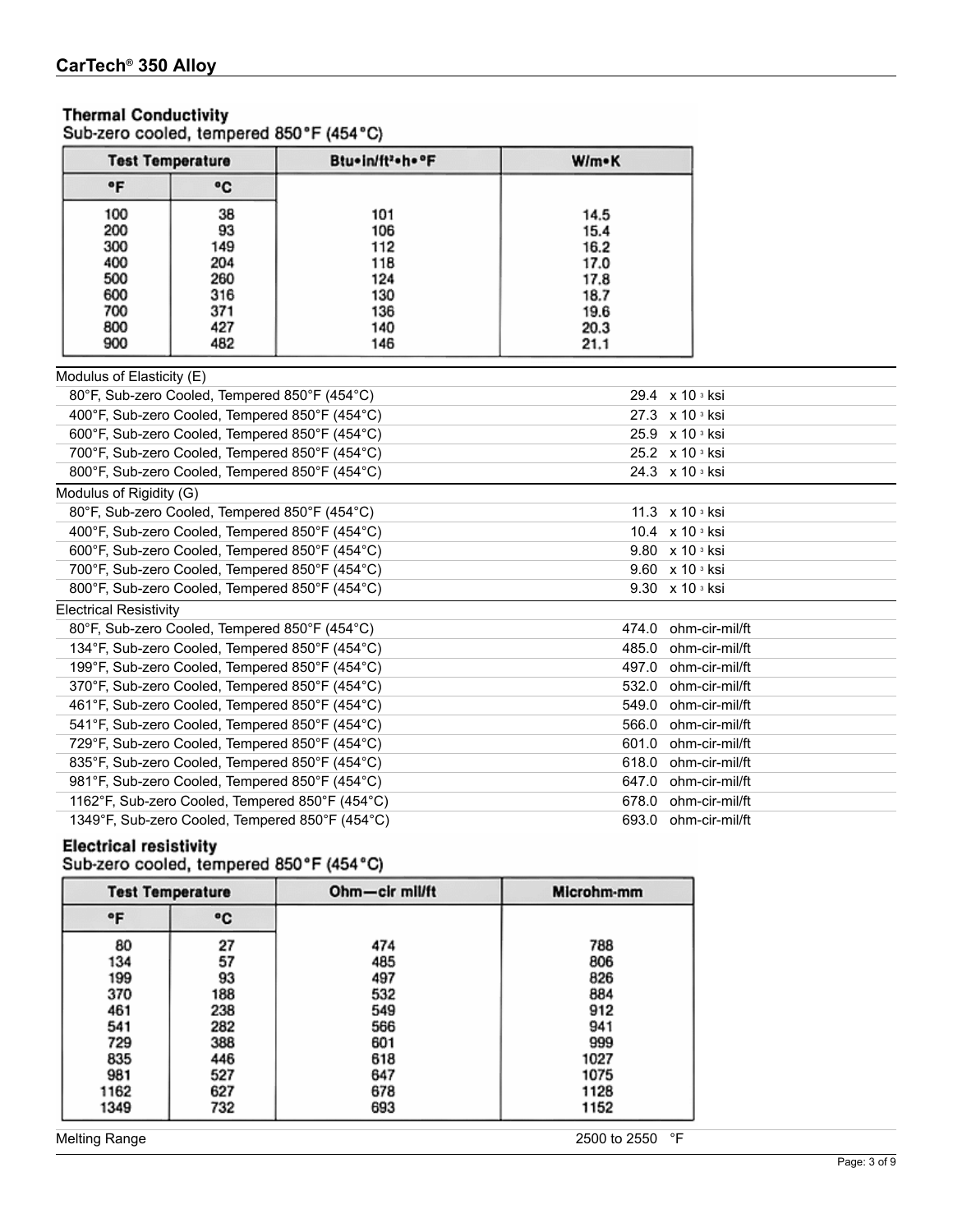## Moduli of elasticity (E) and rigidity (G)

|              | <b>Test Temperature</b> |                            |                            |                              | G                |  |
|--------------|-------------------------|----------------------------|----------------------------|------------------------------|------------------|--|
| $^{\circ}$ F | $^{\circ}$ C            | ksi $\times$ 10 $^{\circ}$ | MPa $\times$ 10 $^{\circ}$ | ksi $\times$ 10 <sup>3</sup> | $MPa \times 103$ |  |
| 80           | 27                      | 29.4                       | 203                        | 11.3                         | 78               |  |
| 400          | 204                     | 27.3                       | 188                        | 10.4                         | 72               |  |
| 600          | 316                     | 25.9                       | 179                        | 9.8                          | 68               |  |
| 700          | 371                     | 25.2                       | 174                        | 9.6                          | 66               |  |
| 800          | 427                     | 24.3                       | 168                        | 9.3                          | 64               |  |

**Typical Mechanical Properties**

### Effect of Temperature on Typical Charpy V-Notch Impact Strength Sub-zero cooled, tempered

| <b>Test</b><br><b>Temperature</b> |      | Tempering<br><b>Temperature</b> |            | <b>Impact Strength</b> |    |
|-----------------------------------|------|---------------------------------|------------|------------------------|----|
| ۰F                                | ۰c   | ۰F                              | ۰c         | ft-Ib                  |    |
| $-320$                            | -196 | 850<br>1000                     | 454<br>538 |                        | 8  |
| $-100$                            | -79  | 850                             | 454        |                        | 11 |
| 70                                | 21   | 850                             | 454        |                        | 19 |
|                                   |      | 1000                            | 538        | 25                     | 34 |
| 212                               | 100  | 850                             | 454        | 24                     | 33 |

# Typical Elevated Temperature Tensile Properties<br>Sub-zero cooled, tempered 850°F (454°C)

| <b>Test</b><br><b>Temperature</b> |     | 0.2% Yield<br>Strength |            | <b>Ultimate Tensile</b><br>Strength |            | %<br>Elongation<br>in 2"<br>$(50.8 \, \text{mm})$ |
|-----------------------------------|-----|------------------------|------------|-------------------------------------|------------|---------------------------------------------------|
| °F                                | ۰c  | ksi                    | <b>MPa</b> | ksi                                 | <b>MPa</b> |                                                   |
| 80                                | 27  | 170                    | 1172       | 203                                 | 1400       | 13                                                |
| 400                               | 204 | 141                    | 972        | 188                                 | 1296       | 9                                                 |
| 600                               | 316 | 136                    | 938        | 189                                 | 1303       |                                                   |
| 700                               | 371 | 128                    | 883        | 190                                 | 1310       | 8                                                 |
| 800                               | 427 | 125                    | 862        | 186                                 | 1282       | 10                                                |
| 900                               | 482 | 111                    | 765        | 166                                 | 1145       | 9                                                 |
| 1000                              | 538 | 85                     | 586        | 106                                 | 731        | 16                                                |

# **Typical Room Temperature Mechanical Properties**

| <b>Treatment</b>                                                     |                         | 0.2% Yield<br>Strength     |                          | <b>Ultimate</b><br>Tensile<br>Strength | %<br>Elongation<br>in 2"<br>$(50.8 \, \text{mm})$ | %<br>Reduction<br>of Area | Rockwell<br><b>Hardness</b>             |
|----------------------------------------------------------------------|-------------------------|----------------------------|--------------------------|----------------------------------------|---------------------------------------------------|---------------------------|-----------------------------------------|
|                                                                      | ksi                     | MPa                        | ksi                      | MPa                                    |                                                   |                           |                                         |
| SCT 850°F (454°C)<br>SCT 1000 °F (538 °C)<br>Double Aged<br>Annealed | 162<br>150<br>142<br>60 | 1117<br>1034<br>979<br>414 | 198<br>163<br>171<br>160 | 1365<br>1124<br>1179<br>1103           | 15<br>22<br>12<br>30                              | 49<br>53                  | C 48<br>C 38<br>C <sub>40</sub><br>B 95 |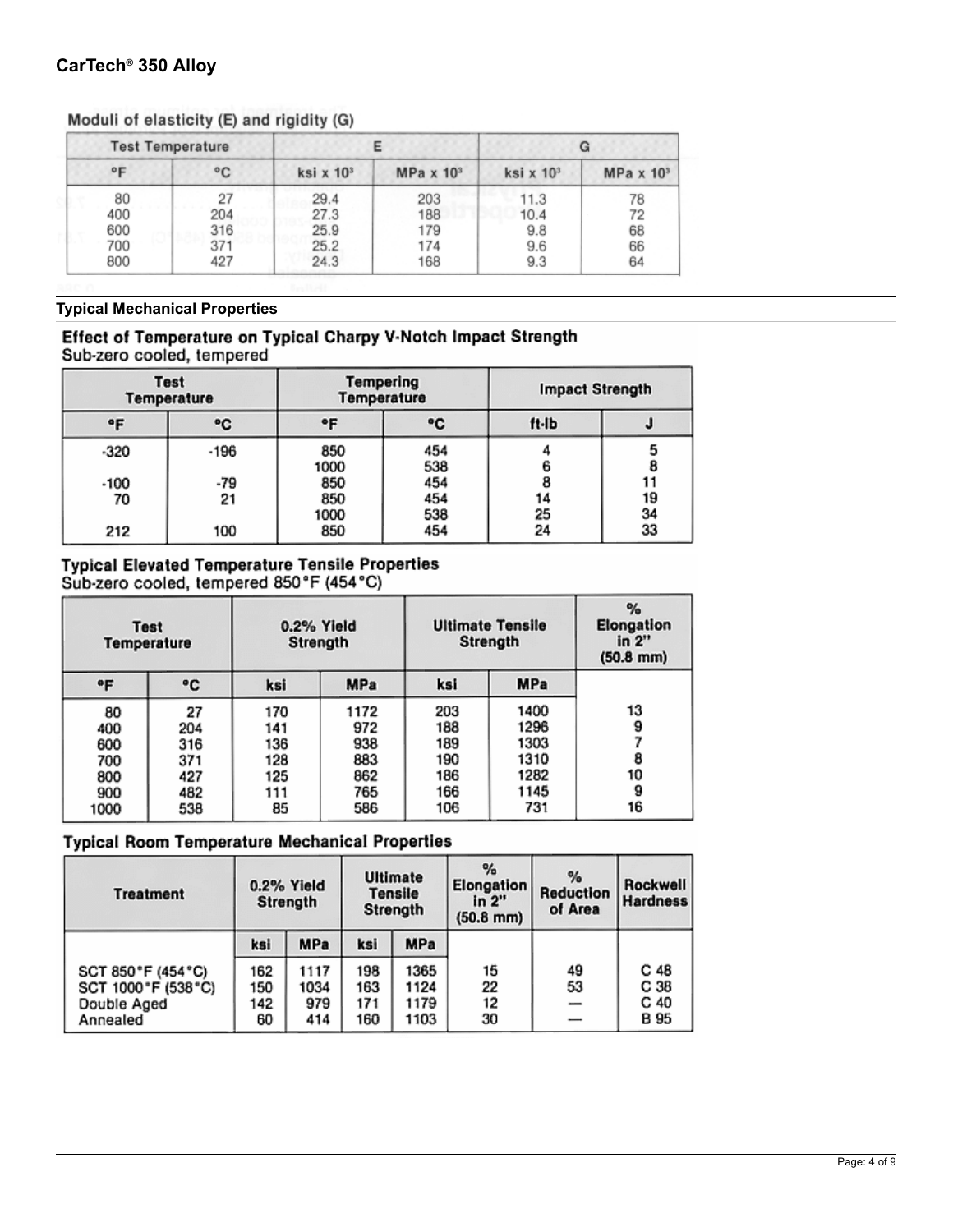# **Typical Room Temperature Tensile Properties After Exposure to Elevated Temperatures Under Stress**

Sub-zero cooled, tempered 850°F (454°C)

|                    |      |     | <b>Exposure</b> |       |     | 0.2%<br>Yield<br>Strength |     | Ultimate<br><b>Tensile</b><br><b>Strength</b> | %<br><b>Elongation</b><br>in 2"<br>(50.8mm) |
|--------------------|------|-----|-----------------|-------|-----|---------------------------|-----|-----------------------------------------------|---------------------------------------------|
| <b>Temperature</b> |      |     | <b>Stress</b>   | Time  |     |                           |     |                                               |                                             |
| ۰F                 | ۰c   | ksi | <b>MPa</b>      | hours | ksi | <b>MPa</b>                | ksi | <b>MPa</b>                                    |                                             |
|                    | Room |     |                 |       | 158 | 1089                      | 201 | 1386                                          | 12                                          |
| 600                | 316  | 60  | 414             | 1000  | 162 | 1117                      | 198 | 1365                                          | 14                                          |
|                    |      | 90  | 621             | 1000  | 177 | 1220                      | 202 | 1393                                          | 13                                          |
|                    |      | 140 | 965             | 1000  | 201 | 1386                      | 204 | 1407                                          | 12                                          |
| 700                | 371  | 60  | 414             | 1000  | 169 | 1165                      | 204 | 1407                                          | 11                                          |
|                    |      | 90  | 621             | 1000  | 180 | 1241                      | 206 | 1420                                          | 11                                          |
|                    |      | 150 | 1034            | 1000  | 227 | 1565                      | 228 | 1572                                          | 5                                           |
| 800                | 427  | 60  | 414             | 1000  | 190 | 1310                      | 220 | 1517                                          | 7                                           |
|                    |      | 90  | 621             | 1000  | 192 | 1324                      | 214 | 1476                                          | 8                                           |
|                    |      | 130 | 896             | 1000  | 212 | 1462                      | 220 | 1517                                          | 5.                                          |

\*Broke outside gage marks

#### **Typical Stress Rupture Strength** Sub-zero cooled, tempered

| <b>Test</b><br>Temperature |     | <b>Tempering</b><br><b>Temperature</b> |            |            | <b>Stress for Rupture in</b> |            |             |            |             |  |  |  |
|----------------------------|-----|----------------------------------------|------------|------------|------------------------------|------------|-------------|------------|-------------|--|--|--|
|                            |     |                                        |            | 10 hours   |                              | 100 hours  |             | 1000 hours |             |  |  |  |
| ۰F                         | ۰c  | ۰F                                     | ۰C         | ksi        | <b>MPa</b>                   | ksi        | <b>MPa</b>  | ksi        | <b>MPa</b>  |  |  |  |
| 800                        | 427 | 850<br>1000                            | 454<br>538 | 188<br>132 | 1296<br>910                  | 186<br>130 | 1282<br>896 | 183<br>127 | 1262<br>876 |  |  |  |
| 900                        | 482 | 850<br>1000                            | 454<br>538 | 140<br>110 | 965<br>758                   | 118<br>103 | 814<br>710  | 95<br>98   | 655<br>676  |  |  |  |

# **Heat Treatment**

#### Annealing

Heat to 1850/1950°F (1010/1066°C), cool rapidly to room temperature.

#### Hardening

Pyromet alloy 350 can be hardened by either sub-zero cooling and tempering (SCT) or double aging (DA). Sub-zero cooling and tempering will result in higher strength than double aging. "Conditioning" of the alloy by rapid cooling from 1710°F (932°C) ±25°F is required before the SCT treatment, and is not required but is recommended before double aging. It is further recommended that following an anneal at 1850/1950°F (1010/1066°C), Pyromet alloy 350 be cooled to -100°F (-73°C) for at least 3 hours before hardening.

#### Double Age

Hold for 3 hours at 1350/1400°F (732/760°C), air cool to room temperature; heat to 825/875°F (440/468°C), hold 2-3 hours, air cool.

#### Sub-Zero Cooling

After conditioning at 1710°F (932°C) ±25°F (rapid cool) for 90 minutes per inch (25.4 mm) of thickness, Pyromet alloy 350 is held for a minimum of 3 hours at -100°F (-73°C), then tempered at either 850°F or 1000°F (454°C or 538°C) for a minimum of 3 hours. The 850°F (454°C) temper produces the highest strengths and hardnesses, and the 1000°F (538°C) temper produces improved toughness and stress corrosion properties.

Equalized and Overtempered

Bars and billets are normally shipped in this condition unless otherwise specified. This treatment, 1375/1475°F (745/801°C), 3-4 hours, air cool to room temperature, then 1000/1100°F (538/593°C), 3 hours, air cool, produces a stable tempered martensitic structure which is most readily machinable.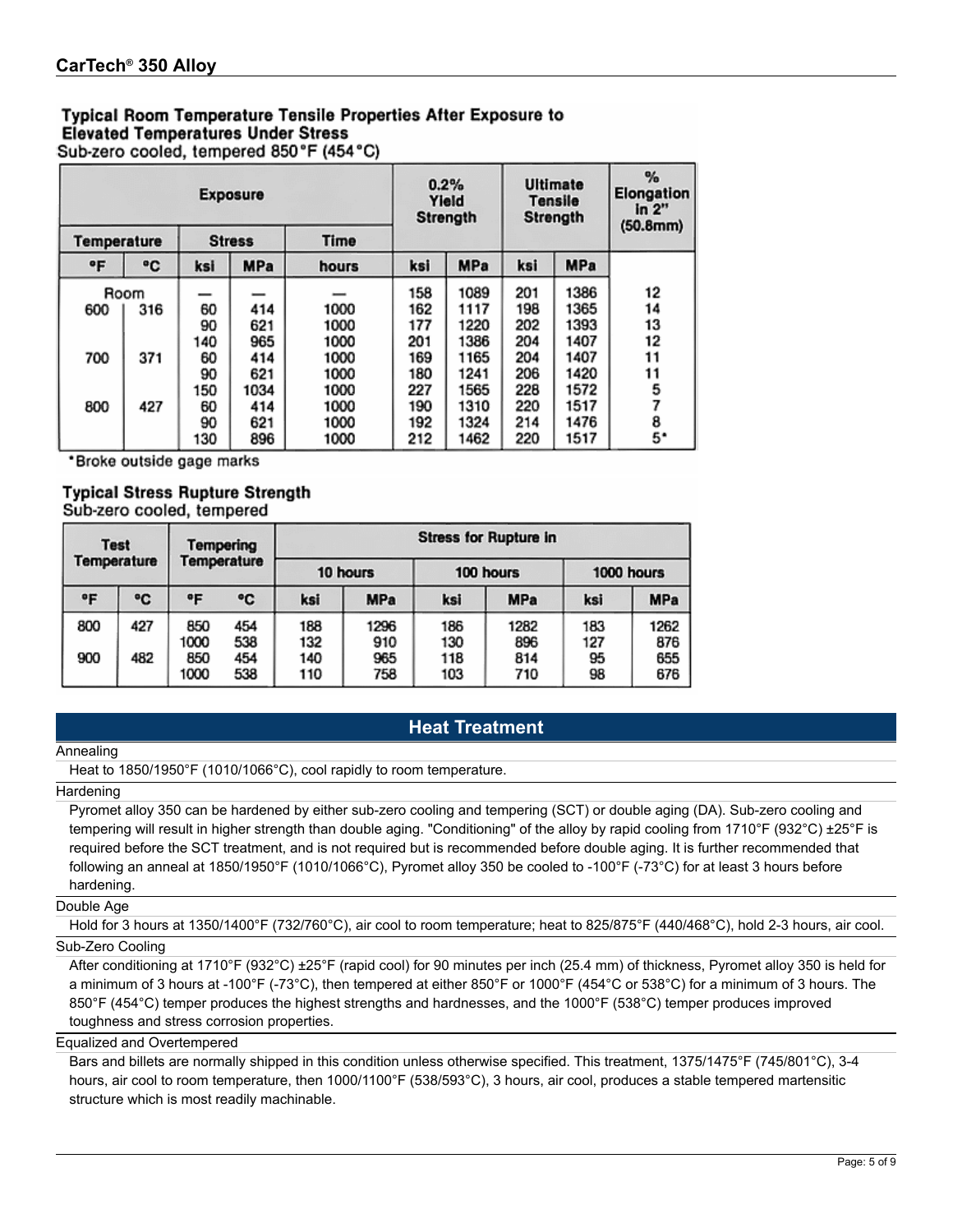### **Dimensional Growth During Heat Treatment**

| <b>From Annealed Condition to</b> | Growth in/in (m/m) |                   |  |  |  |  |  |
|-----------------------------------|--------------------|-------------------|--|--|--|--|--|
|                                   | Longitudinal       | <b>Transverse</b> |  |  |  |  |  |
| Double Aged                       | 0.0042             | 0.0044            |  |  |  |  |  |
| 1710°F (932°C),<br>to Double Aged | 0.0048             | 0.0050            |  |  |  |  |  |
| 1710°F (932°C),<br>to SCT         | 0.0047             | 0.0047            |  |  |  |  |  |

# **Workability**

#### Hot Working

Pyromet alloy 350 is readily hot worked. It is worked from a maximum temperature of 2150°F (1177°C). The use of temperatures above 2150°F (1177°C) will cause an increase in the amount of ferrite. Finishing temperature should be in the range of 1700/1800°F (927/982°C) to prevent grain coarsening on subsequent heat treatment and promote homogeneous precipitation of carbides.

#### Cold Working

In the annealed condition, Pyromet alloy 350 is essentially austenitic and has forming characteristics similar to those of the AISI 300 series stainless steels. It has a higher rate of work hardening and cold forming will cause martensite formation in proportion to the amount of deformation. If capacity is limited or deformation is severe, heating the material to 300°F (149°C) or above will minimize work hardening. In the hardened condition, Pyromet alloy 350 has sufficient ductility for limited forming or straightening operations.

#### Machinability

Successfully machining Pyromet alloy 350 requires the same practices used for other stainless steels, such as rigid tool and work supports, slower speeds, positive cuts, absence of dwelling or glazing, and adequate coolant. In the annealed condition, the alloy is soft and gummy and has a high work-hardening rate. Machining Pyromet alloy 350 in the annealed condition is consequently not recommended. Best machinability is obtained in the equalized and overtempered condition. Finishing operations may be performed in this condition if proper allowances are made for growth during subsequent hardening treatments. If extreme dimensional accuracy is necessary, finish machining should be done in the hardened condition.

Following are typical feeds and speeds for Pyromet alloy 350.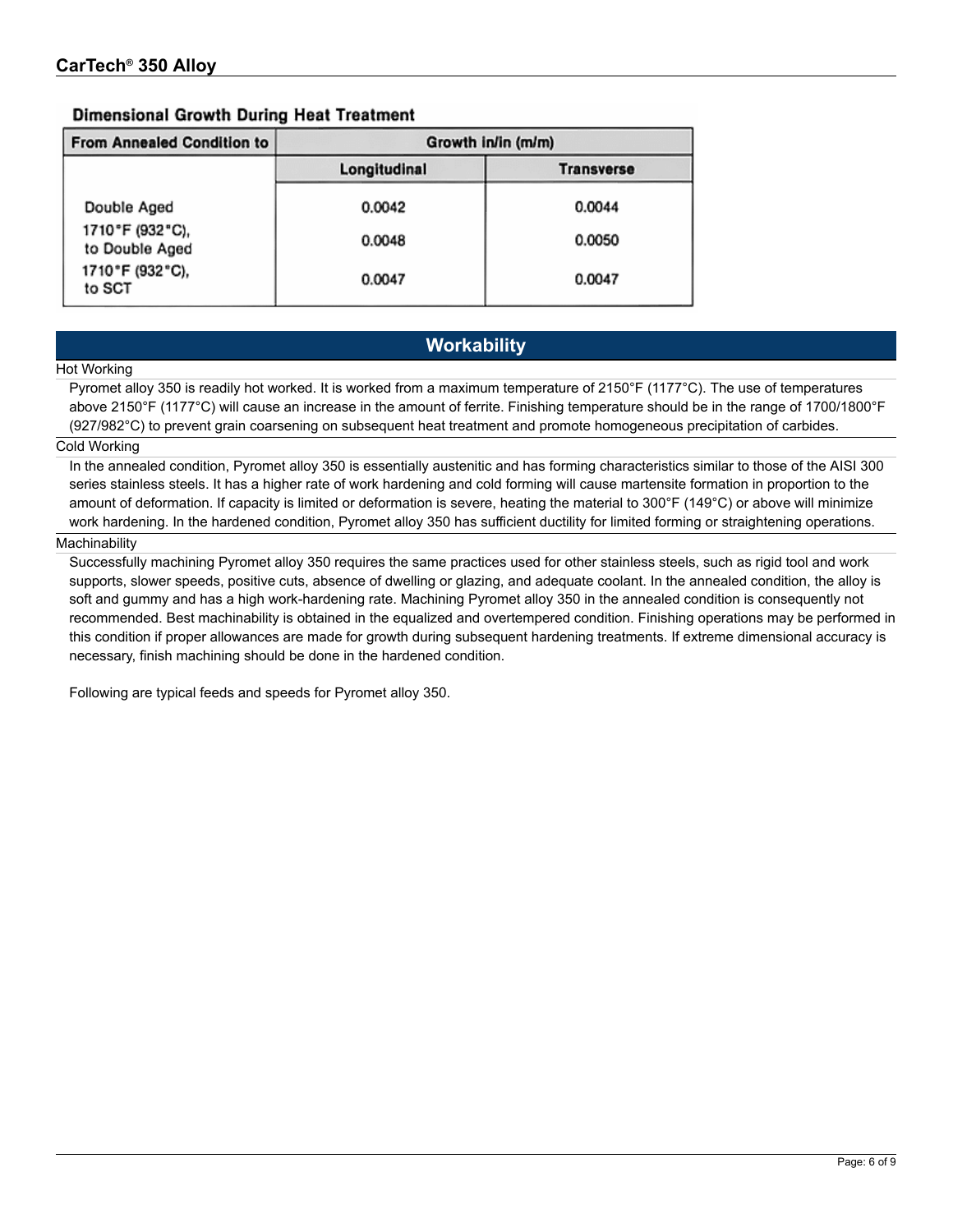Typical Machining Speeds and Feeds - Pyromet® Alloy 350<br>The speeds and feeds in the following charts are conservative recommendations for initial setup. Higher speeds and feeds may be attainable depending on machining environment.

Turning-Single-Point and Box Tools

|          |                  | High Speed Tools |                                   |          |        | Carbide Tools |        |       |  |
|----------|------------------|------------------|-----------------------------------|----------|--------|---------------|--------|-------|--|
| Depth    | Tool             |                  |                                   |          |        | Speed (fpm)   |        |       |  |
| of Cut   |                  |                  |                                   | Tool     |        | Throw         |        | Feed  |  |
| (Inches) | Material         | Speed (fpm)      | Feed (ipr)                        | Material | Brazed | Away          | Coated | (ipr) |  |
|          |                  |                  | <b>Equalized and Overtempered</b> |          |        |               |        |       |  |
| .150     | T15, M33,        | 70               | .015                              | C6       | 250    | 280           | 400    | .015  |  |
| .025     | M41/M47          | 75               | .007                              | C7       | 300    | 350           | 475    | .007  |  |
|          |                  |                  | Aged HRC 38 - 40                  |          |        |               |        |       |  |
| .150     | T15. M41.        | 60               | .015                              | C6       | 240    | 270           | 350    | .010  |  |
| .025     | M42, M43,        | 70               | .007                              | C7       | 290    | 325           | 400    | .005  |  |
|          | M44              |                  |                                   |          |        |               |        |       |  |
|          | Aged over HRC 40 |                  |                                   |          |        |               |        |       |  |
| .150     | T15, M41,        | 40               | .010                              | C6       | 150    | 190           | 250    | .010  |  |
| .025     | M42, M43, M44    | 45               | .005                              | C7       | 190    | 225           | 280    | .005  |  |
|          |                  |                  |                                   |          |        |               |        |       |  |

Turning-Cut-Off and Form Tools

|                      | Tool Material                                                                                                      |           |       | Feed (ipr)                  |                  |       |       |       |                          |       |  |  |
|----------------------|--------------------------------------------------------------------------------------------------------------------|-----------|-------|-----------------------------|------------------|-------|-------|-------|--------------------------|-------|--|--|
| High                 | Car-                                                                                                               | Speed     |       | Cut-Off Tool Width (Inches) |                  |       |       |       | Form Tool Width (Inches) |       |  |  |
| Speed<br>Tools       | bide<br>Tools                                                                                                      | (fpm)     | 1/16  | 1/B                         | 1/4<br>1/2       |       |       |       | 1 1/2                    |       |  |  |
|                      | <b>Equalized and Overtempered</b><br>$\left\lceil \frac{1}{2} \right\rceil$ $\left\lceil \frac{1}{2} \right\rceil$ |           |       |                             |                  |       |       |       |                          |       |  |  |
|                      |                                                                                                                    | 45<br>175 | .001  | .001                        | .0015            |       | .0015 | .001  | .001                     | .0005 |  |  |
|                      |                                                                                                                    |           | .0025 | .0025                       | .003             | .003  |       | .0025 | .0025                    | .0015 |  |  |
|                      |                                                                                                                    |           |       |                             | Aged HRC 38 - 40 |       |       |       |                          |       |  |  |
| $M2$ T <sub>15</sub> |                                                                                                                    | 40<br>170 | .001  | .001                        | .001             | .0015 |       | .001  | .001                     | .0005 |  |  |
|                      | C6                                                                                                                 |           | .0025 | .0025                       | .003             | .003  |       | .002  | .002                     | .002  |  |  |
|                      | Aged over HRC 40                                                                                                   |           |       |                             |                  |       |       |       |                          |       |  |  |
| M2 T42               |                                                                                                                    | 25        | .001  | .001                        | .0015            | .0015 |       | .001  | .0005                    | .0005 |  |  |
|                      | CБ                                                                                                                 | 110       | .0025 | .0025                       | .0035            | .0025 |       | .0015 | .0015                    | .0015 |  |  |

Rough Reaming

| High Speed<br>Carbide Tools       |       |                |       | Feed (ipr) Reamer Diameter (inches) |      |      |      |      |      |  |  |  |
|-----------------------------------|-------|----------------|-------|-------------------------------------|------|------|------|------|------|--|--|--|
| Tool                              | Speed | Tool           | Speed | 1/8                                 | 1/4  | 1/2  |      | 1 经  |      |  |  |  |
| Material                          | (fpm) | Material       | (fpm) |                                     |      |      |      |      |      |  |  |  |
| <b>Equalized and Overtempered</b> |       |                |       |                                     |      |      |      |      |      |  |  |  |
| M7                                | 60    | C2             | 190   | .003                                | .005 | .008 | .011 | .015 | .018 |  |  |  |
|                                   |       |                |       | Aged HRC 38 - 40                    |      |      |      |      |      |  |  |  |
| T15                               | 30    | C <sub>2</sub> | 100   | .001                                | .001 | .001 | .001 | .001 | .001 |  |  |  |
| Aged over HRC 40                  |       |                |       |                                     |      |      |      |      |      |  |  |  |
| T15                               |       | C2             | ۰     |                                     | ۰    |      |      |      |      |  |  |  |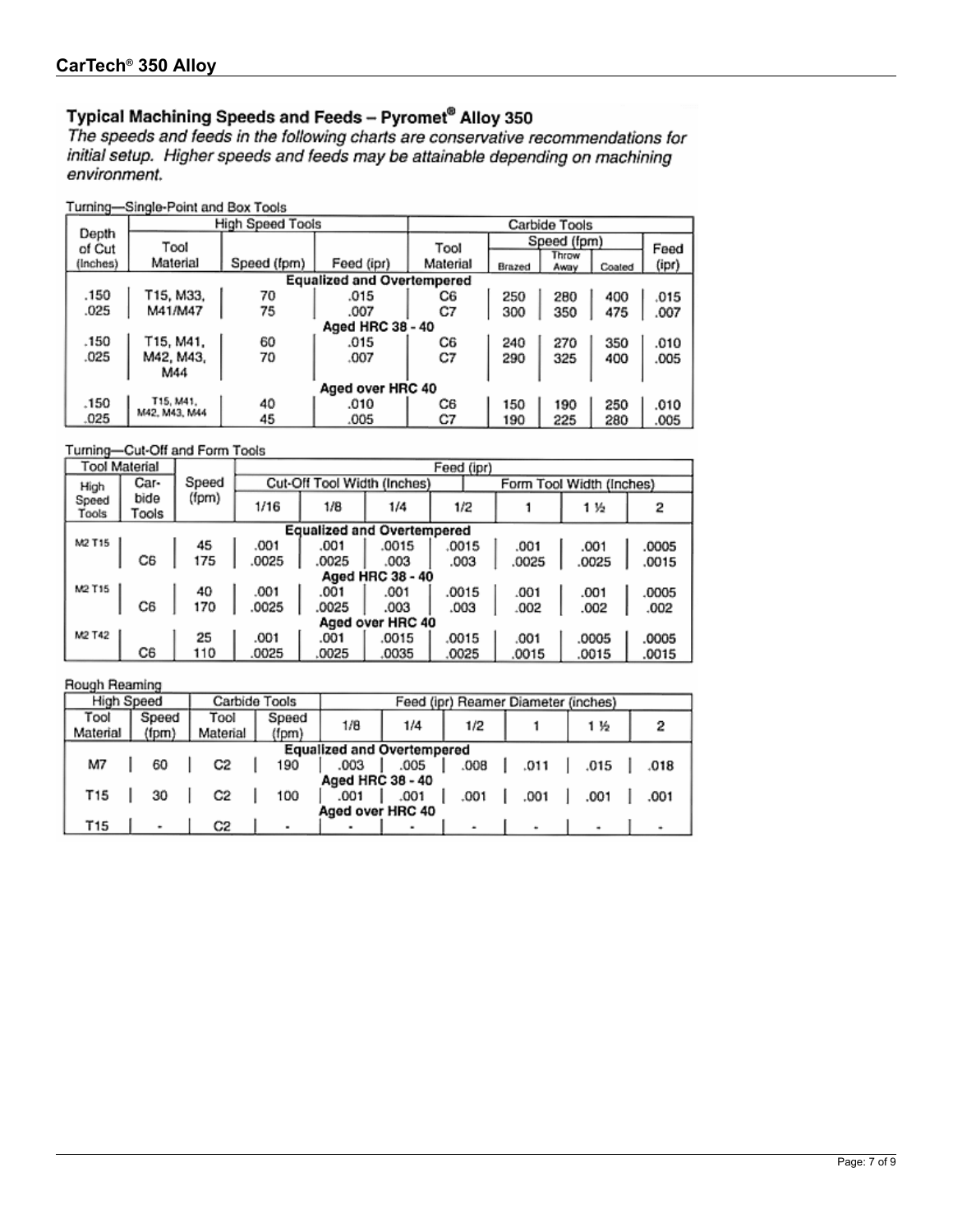Drilling

| --------- |                                   |                                                             |      |                         |      |      |      |      |      |  |  |
|-----------|-----------------------------------|-------------------------------------------------------------|------|-------------------------|------|------|------|------|------|--|--|
|           |                                   |                                                             |      | <b>High Speed Tools</b> |      |      |      |      |      |  |  |
| Tool      | Speed                             | Feed (inches per revolution) Nominal Hole Diameter (inches) |      |                         |      |      |      |      |      |  |  |
| Material  | (fpm)                             | 1/16                                                        | 1/8  | 1/4                     | 1/2  | 3/4  |      | 1½   |      |  |  |
|           | <b>Equalized and Overtempered</b> |                                                             |      |                         |      |      |      |      |      |  |  |
| M1, M10   | 50                                | .001                                                        | .002 | .004                    | .007 | .008 | .010 | .012 | .015 |  |  |
|           |                                   |                                                             |      | Aged HRC 38 - 40        |      |      |      |      |      |  |  |
| T15, M42  | 35                                | ۰                                                           | .002 | .004                    | .006 | .008 | .009 | .011 | .012 |  |  |
|           | Aged over HRC 40                  |                                                             |      |                         |      |      |      |      |      |  |  |
| T15, M42  | 20                                | ٠                                                           | .001 | .002                    | .003 | .004 | .004 | .004 | .004 |  |  |

Die Threading

| FPM for High Speed Tools          |                |              |               |                |  |  |  |  |  |
|-----------------------------------|----------------|--------------|---------------|----------------|--|--|--|--|--|
| Tool Material                     | 7 or less, tpi | 8 to 15, tpi | 16 to 24, tpi | 25 and up, tpi |  |  |  |  |  |
| <b>Equalized and Overtempered</b> |                |              |               |                |  |  |  |  |  |
| M1, M2, M7, M10                   | $5 - 12$       | $8 - 15$     | $10 - 20$     | $15 - 25$      |  |  |  |  |  |
| Aged                              |                |              |               |                |  |  |  |  |  |
| T15, M42                          | 4 – 8          | $6 - 10$     | $8 - 12$      | $10 - 15$      |  |  |  |  |  |

#### Milling, End-Peripheral

| Depth    | High Speed Tools                  |       |       |      |                                 |                  | Carbide Tools |       |      |                                 |        |      |  |
|----------|-----------------------------------|-------|-------|------|---------------------------------|------------------|---------------|-------|------|---------------------------------|--------|------|--|
| of Cut   | Tool                              | Speed |       |      | Feed (ipt) Cutter Diameter (in) |                  | Tool          | Soeed |      | Feed (ipt) Cutter Diameter (in) |        |      |  |
| (inches) | Material                          | (fpm) | 1/4   | 1/2  | 3/4                             | $1-2$            | Malerial      | (fpm) | 1/4  | 1/2                             | 3/4    | 1-2  |  |
|          | <b>Equalized and Overtempered</b> |       |       |      |                                 |                  |               |       |      |                                 |        |      |  |
| .050     | M2. M7                            | 85    | 001   | 002  | .003                            | .004             | C2            | 230   |      |                                 | .004 I | .006 |  |
|          |                                   |       |       |      |                                 | Aged HRC 38 - 40 |               |       |      |                                 |        |      |  |
| .050     | M2. M7                            | 65    | .0005 | .001 | 002                             | .003             | C2            | 190   | .001 | .002                            | .003   | .004 |  |
|          | Aged over HRC 40                  |       |       |      |                                 |                  |               |       |      |                                 |        |      |  |
| .050     | T15                               | 60    | .0005 | .001 | .002                            | .003             | C2            | 90    | .001 | .002                            | 003    | 004  |  |

**Broaching** 

#### Tapping

|                                   |                      | High Speed Tools |  | <b>High Speed Tools</b> |                                   |      |  |  |
|-----------------------------------|----------------------|------------------|--|-------------------------|-----------------------------------|------|--|--|
|                                   | Tool Material        | Speed (fpm)      |  | <b>Tool Material</b>    | Chip Load                         |      |  |  |
| <b>Equalized and Overtempered</b> |                      |                  |  |                         | <b>Equalized and Overtempered</b> |      |  |  |
|                                   | M1, M7, M10          | $12 - 25$        |  | T15, M42                |                                   | .002 |  |  |
|                                   |                      | Aged HRC 38 - 40 |  | Aged HRC 38 - 40        |                                   |      |  |  |
|                                   | M1, M7, M10          | $10 - 20$        |  | T15, M42                |                                   | .002 |  |  |
|                                   |                      | Aged over HRC 40 |  |                         | Aged over HRC 40                  |      |  |  |
|                                   | M1, M7, M10 Nitrided | $5 - 15$         |  |                         |                                   |      |  |  |

When using carbide tools, surface speed feet/minute (SFPM) can be increased between 2 and 3 times over the high-speed suggestions. Feeds can be increased between 50 and 100%.

Figures used for all metal removal operations covered are average. On certain work, the nature of the part may require adjustment of speeds and feeds. Each job has to be developed for best production results with optimum tool life. Speeds or feeds should be increased or decreased in small steps.

Additional Machinability Notes

When using carbide tools, surface speed feet/minute (sfpm) can be increased between 2 and 3 times over the high speed suggestions. Feeds can be increased between 50 and 100%.

Figures used for all metal removal operations covered are average. On certain work, the nature of the part may require adjustment of speeds and feeds. Each job has to be developed for best production results with optimum tool life. Speeds or feeds should be increased or decreased in small steps.

 $(ipt)$ 

#### **Weldability**

Pyromet alloy 350 can be satisfactorily welded by the shielded fusion and resistance welding processes. Oxyacetylene welding is not recommended, since carbon pickup in the weld may occur. When a filler metal is required, a matching analysis should be used to provide welds with properties approximately the same as the base metal. When designing the weld joint, care should be exercised to avoid stress concentrators, such as sharp corners, threads, and partial-penetration welds. When high weld strength is not needed, a standard austenitic stainless filler, such as E/ER308, should be considered.